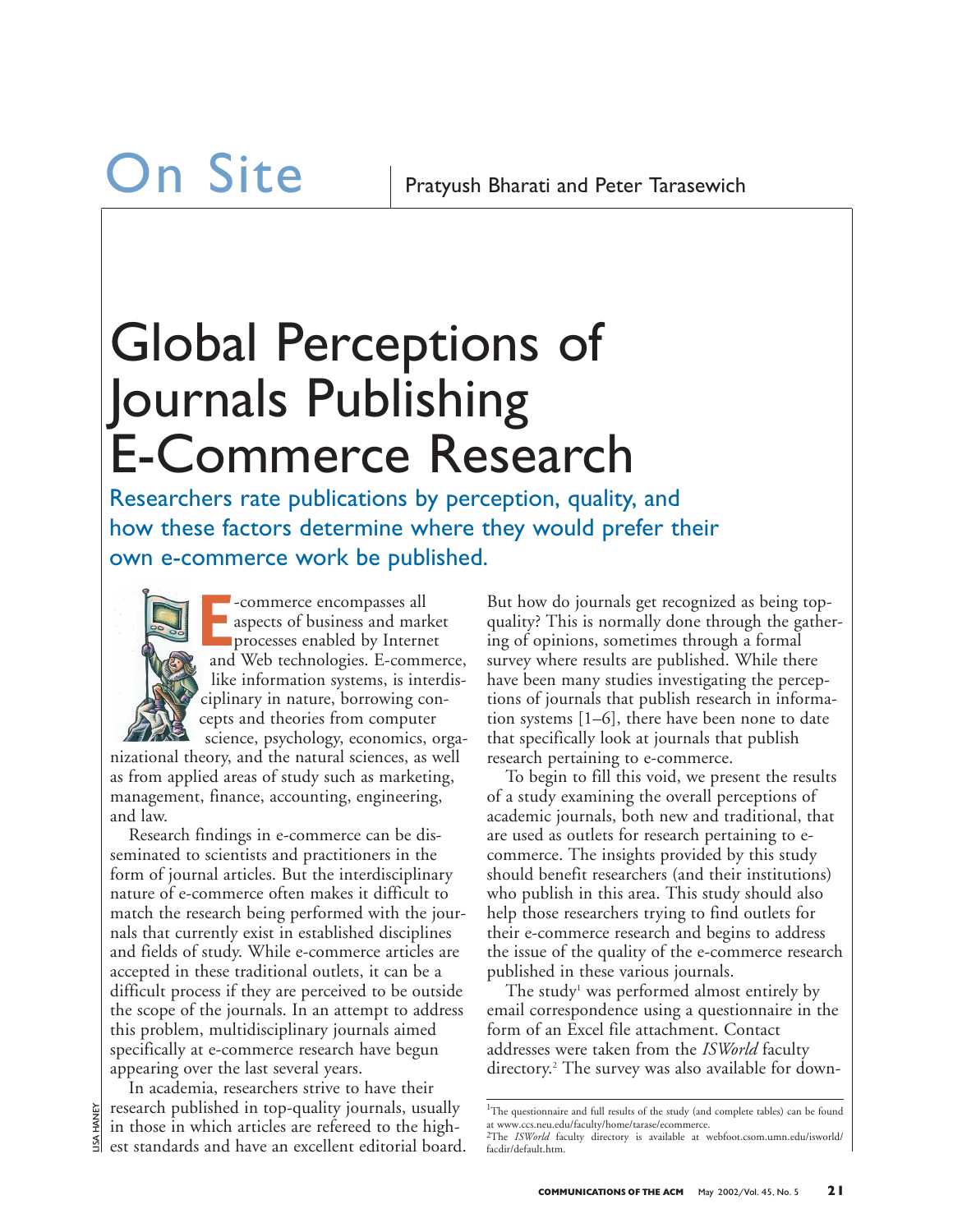# On Site

| <b>Position</b>        |                 | <b>Responsibility</b>          |               | Research Area              |                | <b>Total Pubs</b> |              | <b>EC Pubs</b> |                |
|------------------------|-----------------|--------------------------------|---------------|----------------------------|----------------|-------------------|--------------|----------------|----------------|
| Lecturer               | 10%             | Research                       | 6%            | <b>Information Systems</b> | 76%            | None              | 9%           | <b>None</b>    | 40%            |
| Assistant<br>Professor | 28              | Research with<br>some teaching | 20            | <b>Operations Mgmt.</b>    | $\overline{3}$ | $1-5$             | 34           | $I-3$          | 32             |
| Associate<br>Professor | 26              | Research and<br>teaching       | 56            | Information Science        | 5              | $6 - 10$          | 18           | $4 - 6$        | 4              |
| Professor              | 23              | Teaching with<br>some research | 16            | <b>Computer Science</b>    | $\overline{4}$ | $11 - 20$         | $\mathbf{H}$ | $7 - 9$        | 6              |
| Other                  | $\overline{13}$ | Teaching                       | $\mathcal{P}$ | Other                      | 12             | $21 - 40$         | 12           | $10 - 12$      | $\overline{2}$ |
|                        |                 |                                |               |                            |                | $41+$             | 16           | $13+$          | 6              |

**Table 1. Respondent profile.**

by regular mail). By region, there were 116 responses from North America, 67 from Europe, 53 from Australasia, and 13 from other areas. This response rate is encouraging given only a subset of all IS researchers are performing ecommerce research.

loading from our Web site, and notices about the study were posted to the *ISWorld* discussion list. About 3189 email requests for participation were successfully sent. Of these, a total of 249 usable surveys were returned (10 of these were returned

After answering several questions requesting demographic and academic information, respondents were asked to rate 62 journals according to whether they thought the publications were not appropriate, appropriate, significant, or outstanding as a publication outlet for e-commerce

Popularity<br>(n=249) Appropriateness Appropriateness Appropriateness<br>Australasia Appropriateness<br>North America Comparison<br>with Global  $(n=249)$ Europe<br>(n=67)  $(n=53)$  $(n=116)$ CACM Study [4] Ranking Ranking Ranking Ranking Ranking Ranking Count Count Count Count Count Journal Name  $\overline{1}$ Communications of the ACM 204  $\mathbf 2$  $217$  $\overline{1}$ 56  $12$ 38  $\overline{1}$  $102$  $\mathbf 2$  $\overline{218}$  $\overline{2}$  $\overline{97}$  $\overline{2}$ **MIS Quarterly** 201  $\mathbf{I}$  $\overline{2}$ 54  $\overline{3}$  $41$  $\mathbf{I}$  $\overline{3}$ Information Systems Research  $190$  $\overline{4}$  $\overline{199}$  $\overline{7}$  $\overline{48}$  $\overline{4}$  $41$  $\overline{4}$ 97  $\overline{3}$  $\overline{189}$  $\overline{53}$  $\overline{42}$  $\overline{10}$  $\overline{23}$  $\overline{4}$ International Journal of Electronic Commerce 188  $\overline{6}$  $\overline{82}$  $\mathbf{I}$  $\overline{9}$  $\overline{7}$  $\overline{187}$  $\overline{48}$  $\overline{2}$  $\overline{42}$  $\overline{5}$  $\overline{5}$ Electronic Commerce Research 186 88  $\overline{a}$  $\overline{7}$  $183$  $\overline{\mathbf{3}}$  $204$  $\overline{48}$  $\overline{7}$  $40$  $86$  $\overline{7}$  $\boldsymbol{6}$ Harvard Business Review 8  $\overline{7}$ **Electronic Markets** 182 8 184  $\overline{4}$  $51$  $\overline{10}$ 38  $\bf 8$ 83 40  $180$  $\overline{190}$  $\overline{38}$  $\overline{13}$  $\overline{37}$  $\overline{\mathbf{3}}$  $\overline{94}$  $\overline{4}$  $\overline{8}$ Journal of Management Information Systems 5  $\overline{2}1$  $\overline{9}$ Journal of Electronic Commerce Research  $\overline{177}$  $\overline{10}$  $\overline{178}$  $\overline{10}$  $\overline{46}$  $\overline{11}$  $\overline{38}$  $\overline{\mathsf{H}}$  $\overline{82}$  $\sim$  $\overline{10}$ European Journal of IS  $\overline{171}$  $\overline{11}$  $\overline{177}$  $\overline{6}$  $\overline{49}$  $\overline{5}$  $\overline{41}$  $\overline{21}$  $\overline{71}$  $\overline{11}$  $\overline{11}$ 169  $12$  $\overline{177}$  $13$  $\overline{42}$  $\overline{21}$  $\overline{\mathbf{33}}$  $\overline{6}$  $\overline{88}$  $\overline{18}$ Communications of the AIS  $|2$ Sloan Management Review  $167$ 9 183 5  $50$  $\overline{18}$ 35  $|3$ 75  $\overline{12}$  $|3$ Journal of Organizational Computing and EC  $166$  $|9$  $169$  $\overline{20}$  $\overline{38}$  $\overline{17}$  $\overline{35}$  $\overline{9}$  $\overline{83}$  $\overline{31}$  $\overline{19}$  $|4$ International Journal of Electronic Business  $165$  $\overline{20}$  $169$  $|2$ 44  $\overline{\mathbf{6}}$ 40  $71$  $\overline{15}$ **Information Systems Journal**  $163$  $\overline{14}$  $176$  $\overline{\mathsf{H}}$  $\overline{46}$  $\overline{s}$  $\overline{40}$  $\overline{26}$  $67$  $\overline{16}$ Information and Management  $\overline{79}$  $\overline{16}$  $\overline{162}$  $\overline{17}$  $173$  $\overline{14}$  $\overline{42}$  $\overline{22}$  $\overline{33}$  $\overline{12}$  $\overline{10}$  $\overline{9}$  $17$ 159  $17$ 40 39  $\overline{20}$  $71$ eCommerce Research Forum 26  $162$  $\overline{23}$  $\overline{37}$  $\overline{27}$  $|8|$ Information Systems Management  $154$ 165  $16$  $41$  $|4$ 67 33  $|9$ Quarterly Journal of Electronic Commerce  $\overline{147}$  $41$  $150$  $\overline{23}$  $\overline{36}$  $|9$  $\overline{33}$  $\overline{22}$  $70$  $\overline{20}$ **IEEE Transactions (various subjects)**  $\overline{145}$  $15$  $175$  $\overline{18}$ 39  $\overline{34}$  $\overline{27}$  $\overline{14}$  $73$  $6\phantom{1}6$  $\overline{21}$ Journal of Information Systems  $\overline{145}$  $\overline{27}$  $162$  $\overline{32}$  $\overline{32}$  $\overline{15}$  $\overline{37}$  $\overline{28}$  $67$  $\overline{35}$  $\overline{22}$  $\overline{145}$  $\overline{170}$  $\overline{24}$  $\overline{36}$  $\overline{26}$  $\overline{31}$  $\overline{17}$  $\overline{72}$  $\overline{13}$ **ACM Transactions (various subjects)**  $\overline{18}$  $\overline{41}$  $\overline{25}$  $\overline{23}$  $|44$  $\overline{30}$  $158$  $\overline{31}$  $\overline{34}$ 65  $\overline{20}$ Journal of Strategic Information Systems  $15$  $24$ e-Services Journal  $|43$ 37 152 30  $32$  $24$  $31$  $16$ 72  $\mathbb{Z}$  $\overline{25}$ **ACM** Special Interest Group Publications  $\overline{143}$  $\overline{21}$  $169$  $\overline{22}$  $\overline{38}$  $\overline{23}$  $\overline{32}$  $\overline{25}$  $68$  $\overline{26}$ 

#### **Table 2. E-commerce journal perception rankings.**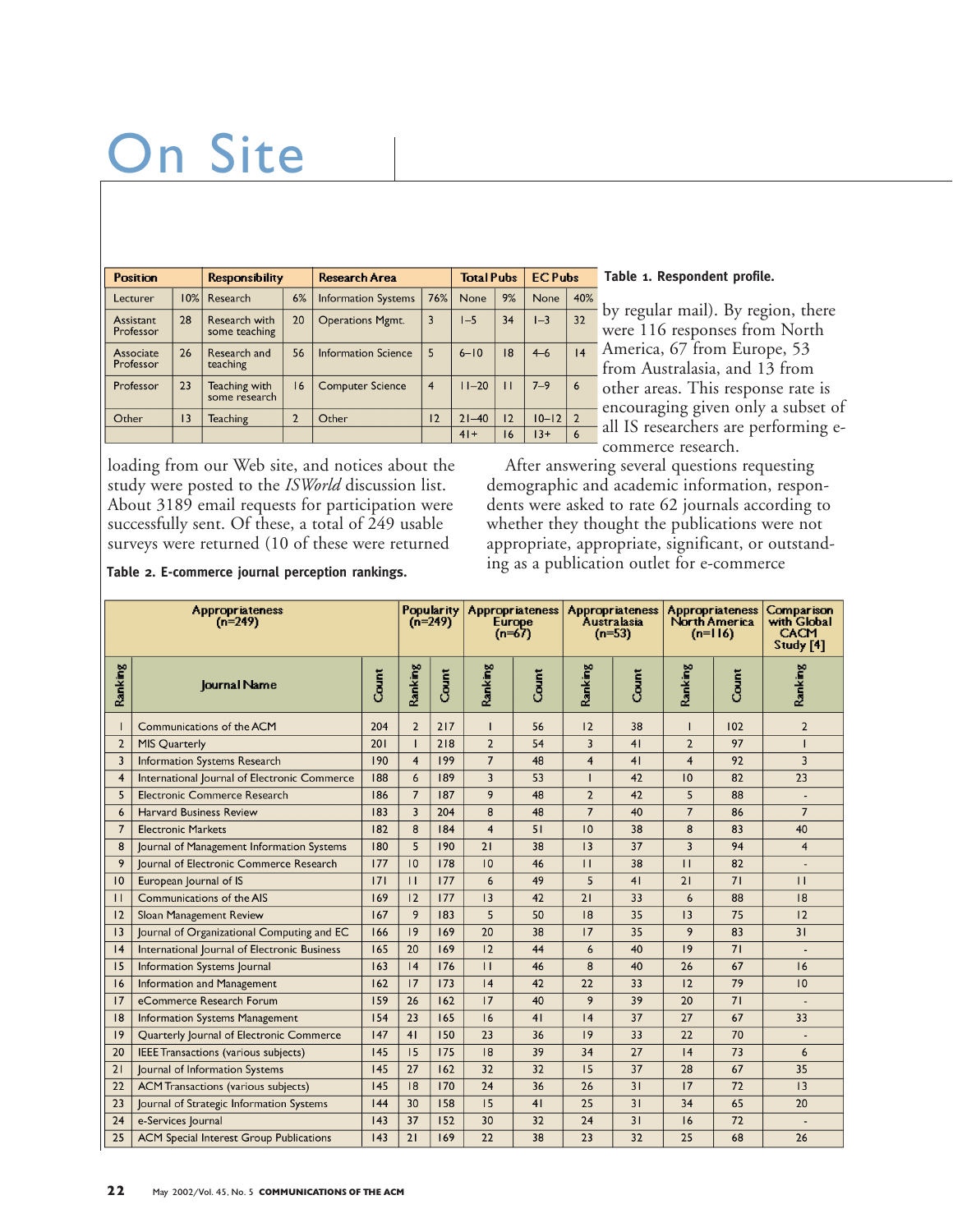|                | Quality<br>$(n=249)$                         |                | <b>Appropriateness</b><br>(from Table 2) |                |       |
|----------------|----------------------------------------------|----------------|------------------------------------------|----------------|-------|
| Ranking        | <b>Journal Name</b>                          | Count          | Overall<br><b>Exposure</b>               | Ranking        | Count |
| L              | International Journal of Electronic Commerce |                | 3.55                                     | 4              | 188   |
| $\overline{2}$ | Electronic Commerce Research                 |                | 3.36                                     | 5              | 186   |
| 3              | <b>Electronic Markets</b>                    | 158            | 3.41                                     | $\overline{7}$ | 182   |
| $\overline{4}$ | Journal of Electronic Commerce Research      | 150            | 3.33                                     | 9              | 177   |
| 5              | <b>MIS Quarterly</b>                         | 142            | 2.95                                     | $\overline{2}$ | 201   |
| 6              | Communications of the ACM                    | 140            | 2.88                                     | L              | 204   |
| $\overline{7}$ | Journal of Organizational Computing and EC   | 140            | 3.31                                     | 3              | 166   |
| 8              | International Journal of Electronic Business | 128            | 3.15                                     | 4              | 165   |
| 9              | Journal of Management Information Systems    | 127            | 2.87                                     | 8              | 180   |
| $ 0\rangle$    | <b>Information Systems Research</b>          | 123            | 2.92                                     | $\overline{3}$ | 190   |
| $\mathbf{H}$   | eCommerce Research Forum                     | 122            | 3.12                                     | 17             | 159   |
| 12             | Quarterly Journal of Electronic Commerce     | 116            | 3.22                                     | 9              | 147   |
| 3              | <b>Harvard Business Review</b>               | 110            | 2.68                                     | 6              | 183   |
| 4              | e-Services Journal                           | 104            | 2.97                                     | 24             | 43    |
| 15             | Communications of the AIS                    | 97             | 2.67                                     | $\mathbf{H}$   | 169   |
| 16             | European Journal of IS                       | 95             | 2.66                                     | 10             | 7     |
| 17             | Journal of Internet Research                 | 91             | 2.89                                     | 28             | 138   |
| 8              | Information and Management                   | 90             | 2.60                                     | 16             | 162   |
| 9              | Sloan Management Review                      | 89             | 2.59                                     | 12             | 167   |
| 20             | <b>IEEE Transactions (various subjects)</b>  | 8 <sub>1</sub> | 2.45                                     | 20             | 145   |
| 21             | Information Systems Journal                  | 78             | 2.48                                     | 15             | 183   |
| 22             | Journal of Strategic Information Systems     | 73             | 2.46                                     | 23             | 44    |
| 23             | Management Science                           | 71             | 2.37                                     | 29             | 138   |
| 24             | Computer (IEEE)                              | 69             | 2.36                                     | 27             | 139   |
| 25             | lournal of the AIS                           | 68             | 2.49                                     | 26             | 139   |

and full professors (23%). Responsibilities for most (56%) respondents included both research and teaching. In terms of geography, 47% work in North America, 27% in Europe, 22% in Australasia, and 4% elsewhere. Approximately 48% listed their institutions as being AACSB accredited. In terms of research areas, 76% listed information systems, followed by information science (5%), computer science (4%), and operations management (3%). Many respondents (12%) listed their research areas as "other," and some wrote in descriptors including economics, management, marketing, e-commerce, and e-business. About 79% of respondents have conducted ecommerce research. Most respondents (34%) have published a total of 1–5 journal articles, while 16% have published more than 40. Of the total respondents, 40% have not pub-

#### **Table 3. E-commerce journal quality rankings.**

research. The publication list was created from a recent global study of IS journal preferences [4] and from a list of e-commerce journals that resulted from a query to the *ISWorld* listserv.<sup>3</sup> Rating categories were consistent with previous studies of IS journal preferences [2, 3, 5]. Participants were allowed to add and rate any journals not on the list, and could skip those journals for which they had no opinion.

Table 1 summarizes respondent demographic information. Most (28%) of the sample was made up of assistant professors or equivalent; and these were followed closely by associate professors (26%) lished an e-commerce journal article, while 32% have published 1–3 articles. Some 55% of respondents think there are enough outlets in which to publish e-commerce research, 13% think there are not enough, and 33% are not sure.

#### **Journal Perceptions**

The perceptions of journals publishing e-commerce research were first analyzed using measures of appropriateness and popularity. The first column of Table 2 lists the ranking of the top 25 journals based on the number of respondents who perceived these journals as appropriate outlets for e-commerce research. (For the complete list of the top 50 journals, see www.ccs.neu.edu/faculty/ home/tarase/ecommerce.) A journal was considered an appropriate outlet if a respondent rated it as either appropriate, significant, or outstanding as

 $3$ The list of e-commerce publications compiled by the Information Systems and Qualitative Sciences Department at Texas Tech University is available at ta.ba.ttu.edu/onlid/research/ecjournals.htm.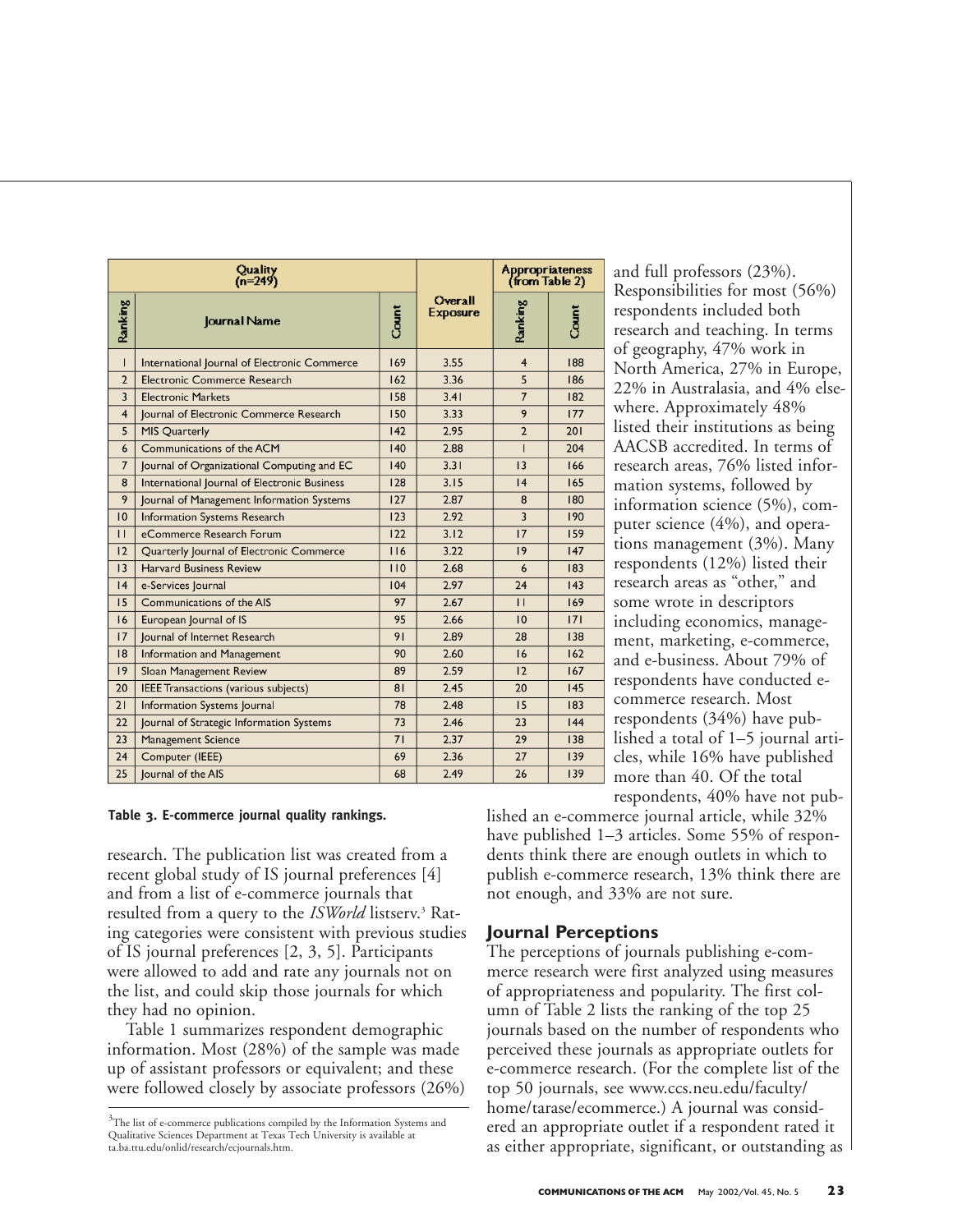## On Site

an e-commerce publication outlet. Popularity rankings give the total number of respondents who rated the journal, including those who rated it as not appropriate. Popularity is a measure of overall journal recognition. The following columns of Table 2 display the rankings based on what region of the world the academic institution of the respondent is located. Finally, the e-commerce rankings are compared with a recently published study for IS journals [4].

The most appropriate outlet for e-commerce research, based on the data collected, is *Communications of the ACM*, followed closely by *MIS Quarterly* and then by *Information Systems Research*. These are well-established journals highly regarded as outlets for IS research. The next two highest ranked journals in terms of appropriateness are "dedicated" e-commerce journals, which, as their names suggest, exist to publish only e-commerce research. These are the *International Journal of Electronic Commerce* and *Electronic Commerce Research*. In the top 10, there are two additional dedicated e-commerce journals, *Electronic Markets* and the *Journal of Electronic Commerce Research. Harvard Business Review,* the *Journal of Management Information Systems,* and the *European Journal of IS* are the more traditional journals that also made the top 10. Other dedicated e-commerce journals ranked highly (top 20) are the *Journal of Organizational Computing and Electronic Commerce,* the *International Journal of Electronic Business*, *e-commerce Research Forum*, and the *Quarterly Journal of Electronic Commerce.* Overall, the appropriateness rankings show a varied mix of traditional IS journals and newer journals dedicated solely to e-commerce research.

The five journals that received the highest number of ratings (the "most popular") journals are IS journals, plus *Communications of the ACM*, and the *Harvard Business Review*. However, the four dedicated e-commerce journals that were rated most appropriate for e-commerce research still appear in the top 10 most popular journals. There is a downward trend for most of the dedicated ecommerce journals while the well-known IS jour-

nals move upward when popularity rankings are compared with the appropriateness rankings. For example, *Management Science* moved up to 13th in popularity from 29th in appropriateness, and *Decision Support Systems* moved up to 24th from 34th. This suggests that certain journals, while well known as outlets for other kinds of research, are not necessarily perceived as the most appropriate for e-commerce research. This statement is also supported if we compare our popularity rankings to those of a recently published survey on global IS journal popularity [4]. Some IS journals that were rated highly in [4] dropped dramatically in our survey popularity rankings. For example, *Decision Sciences* dropped from 8th to 28th, and *Decision Support Systems* dropped from 9th to 24th.

Appropriateness rankings were then further divided into global regions—Europe, Australasia, and North America. In the European rankings, some of the European journals moved up in the rankings, like the *European Journal of IS,* which moved from 10th to 6th and *Information Systems Journal,* which went from 15th to 11th. Other journals dropped, such as the *Journal of MIS,* which went from 8th to the 21st. In the case of dedicated e-commerce journals, most of the European appropriateness rankings did not seem to change significantly as compared to worldwide appropriateness, except for *Journal of Organizational Computing and EC*, which dropped from 13th to 20th. Respondents in Australasia do not consider *Communications of the ACM* as the top outlet for e-commerce research as its ranking dropped to 12th. *Communications of the AIS* also dropped from 11th to 21st. Similar to European respondents, Australasians also perceive the *European Journal of IS* and *Information Systems Journal* as appropriate outlets for e-commerce research publications. As compared to the worldwide appropriateness rankings, the *International Journal of Electronic Business* and *e-commerce Research Forum* are both more highly regarded in Australasia, rising to 6th and 9th, respectively. North American-based respondents do not perceive the *International Jour-*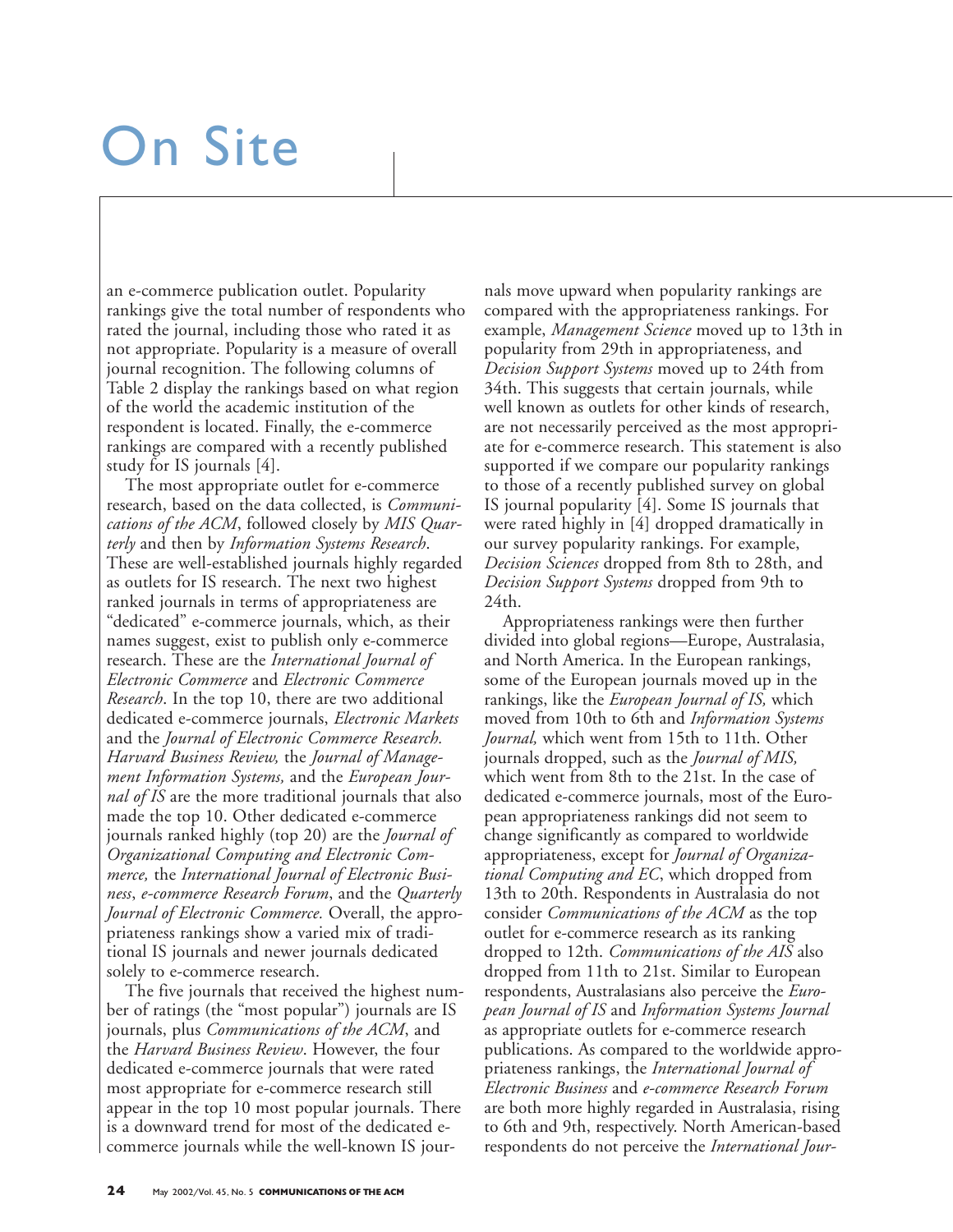*nal of Electronic Commerce* or the *International Journal of Electronic Business* as highly when compared to the worldwide rankings. However, the *Journal of MIS* (ranked 3d in North America) and *Communications of the AIS* (ranked 6th) are regarded more as appropriate outlets in North America than worldwide.

The data was then analyzed based on the perceived quality of periodicals publishing research in e-commerce (Table 3). The average provided is the overall weighted average of the ratings given, where a value of 1 was assigned for not appropriate, 2 for appropriate, 3 for significant, and 4 for outstanding (consistent with [2, 3, 5]). Appropriateness valfor the journals. In general, journals with higher overall averages are ranked higher in terms of the quality metric.

Respondents were also allowed to write in additional journals not on the questionnaire, and to rank these journals. Some 74 respondents chose to do this. A complete listing of these journals is available on the Web site. While none of these journals made the top 50 in terms of appropriateness, popularity, or quality, many were listed by multiple respondents. Those journals recognized as appropriate for e-commerce research by at least six respondents were *Logistics Information Management, Journal of Global Information Management,*

The current research supports the notion that the perceptions of journals as being appropriate outlets for e-commerce research differ from those for IS research.

*Journal of Database Management, Journal of Global Information Technology Management,* and *Journal of Information Technology Cases and Applications*. A few marketing journals (including *Marketing Science)* were also listed several times.

ues from Table 2 are also shown on Table 3 for comparison purposes. The metric we used for quality was the number of respondents who rated the publication as either a significant or outstanding publication outlet for e-commerce research. Looking at the journal rankings from this viewpoint of quality provides some interesting observations. The top four outlets for e-commerce research in terms of quality are all dedicated ecommerce journals, with the *International Journal of Electronic Commerce* coming out solidly on top. Furthermore, out of the top 20 quality outlets, nine are dedicated e-commerce journals. Quite a few e-commerce journals were ranked much higher when looked at from a quality perspective versus just appropriateness. For example, *e-Services Journal* moved up from 24th in appropriateness to 14th in quality, and the *Journal of Internet Research* went from 28th to 17th. On the other hand, many of the traditional IS outlets moved downward, such as *Information Systems Research,* which dropped from 3rd to 10th. The overall average values are fairly consistent with the quality rankings

#### **Conclusion**

This study sheds some light on the preferences of journals for e-commerce research. The current research supports the notion that the perceptions of journals as being appropriate outlets for e-commerce research differ from those for IS research. This is evident from the rankings of IS journals and dedicated e-commerce journals as well as the comparison of these rankings with that of a previously conducted global IS journal study [4]. While e-commerce as a research area is still in its infancy, researchers are forming their opinions about new and traditional outlets in which to publish e-commerce research. The analysis also presented some insights into the quality of these outlets. Overall, many of the newer e-commerce journals compare favorably in terms of appropriateness and quality against traditional IS journals.

While this study has answered some basic questions about outlets for e-commerce research, it leaves many unanswered, shown in part by the comments received during the data collection